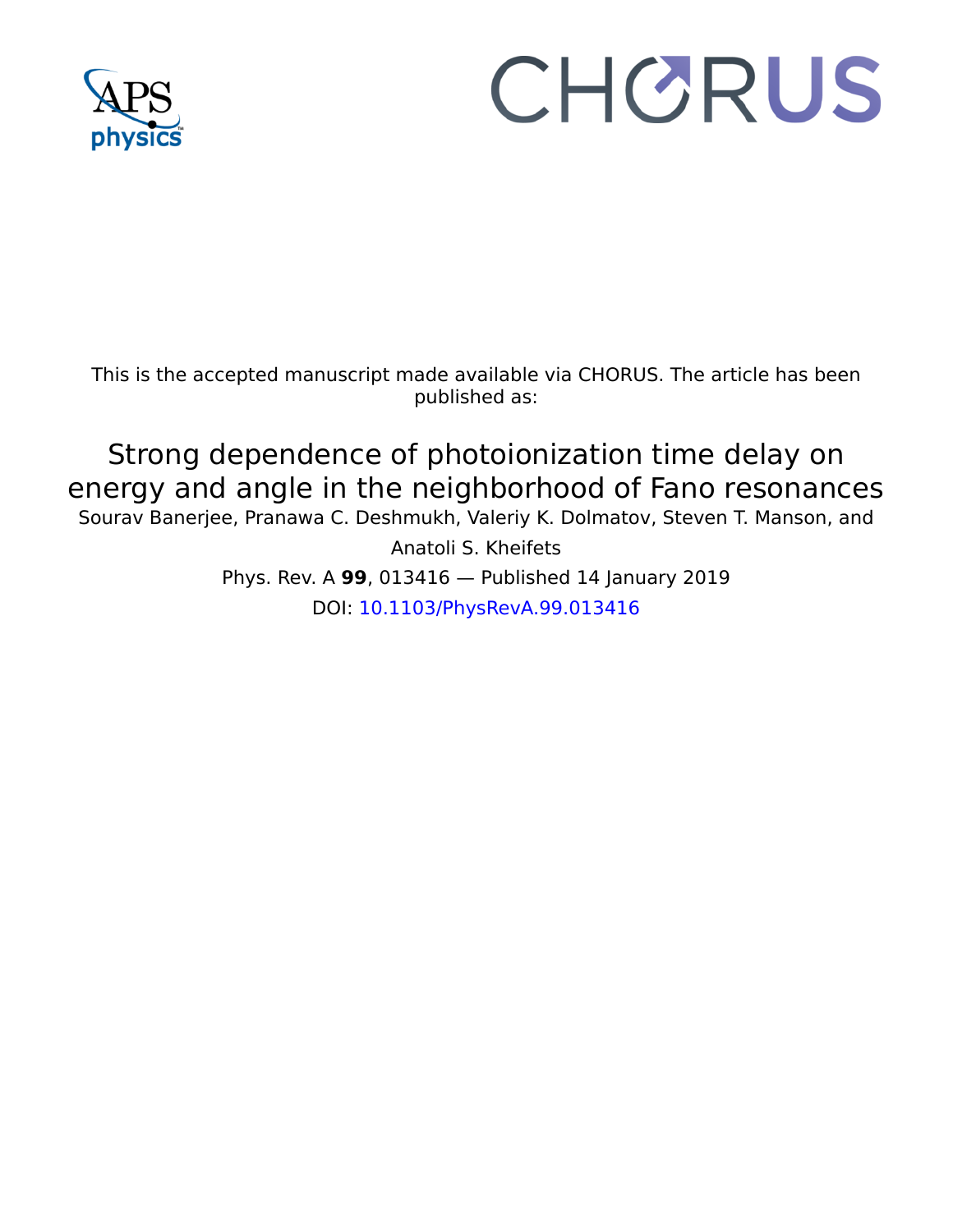# Dramatic dependence of photoionization time delay on energy and angle in the neighbourhood of Fano resonances

Sourav Banerjee,<sup>1</sup> Pranawa C. Deshmukh,<sup>2</sup> Valeriy K. Dolmatov,<sup>3</sup> Steven T. Manson,<sup>4</sup> and Anatoli S. Kheifets<sup>5</sup>

<sup>1</sup> Department of Physics, Indian Institute Technology Madras, Chennai 600036, India

 $^{2}$ Department of Physics, Indian Institute of Technology Tirupati, Tirupati, 517 506, India

 $3$ Department of Physics and Earth Science, University of Northern Alabama, Florence, AL 35632, USA

<sup>4</sup>Department of Physics and Astronomy, Georgia State University, Atlanta, 30303, USA

<sup>5</sup>Research School of Physics and Engineering, The Australian National University, Canberra ACT 2601, Australia

(Dated: December 14, 2018)

We uncover dramatic variations of the Wigner photoemission time delay with energy and angle in the vicinity of a Fano resonance with the time delay taking opposite signs at different angles at the same energy as well as at the opposite sides of the resonance at the same angle. These variations are illustrated by choosing the Ne  $2s \to 3p$  autoionizing state as a case study. Moreover, we demonstrate the existence of strikingly significant changes in time delay due to relativistic effects despite Ne being a low-Z atom. This finding shows the possibility for utilizing time delay chronoscopy as a new route towards experimental probing of relativistic interactions and the phases of individual transition matrix elements upon atomic photoionization of low-Z atoms. Finally, we develop a practical parameterization to model and explain the angle and energy variation of the autoionizing resonance time delay in the non-relativistic limit.

PACS numbers: 32.80.Rm, 32.80.Fb, 42.50.Hz

#### I. INTRODUCTION

Bound states in the continuum (Fano resonances) are omnipresent in nature and their studies remain at the forefront of contemporary physics across various disciplines [1, 2]. With the recent development of ultrashort laser pulses, dynamics of Fano resonances can be studied in real time [3]. One of convenient characterization of this dynamic is the wave packet group delay introduced by Wigner, Eisenbud and Smith [4–6], Wigner time delay (WTD). In laser induced photoionization, it is an important indicator of electron motion on the attosecond time scale. It is expressed as the energy derivative of the phase of the transition matrix element. This phase is otherwise difficult to access, in contrast to the magnitude of the transition matrix which is accessible through the measurable cross sections and transition rates. Thus, determining the WTD is an important step towards a complete characterization of photoemission process. Research in this area was stimulated by two pioneering laboratory studies dealing with photoemission of Ne [7] and Ar [8]. It has subsequently become a subject of intense experimental and theoretical scrutiny. An early review can be found in [9]. Later works are represented by [10–24]. Most of these investigations have involved nonresonant photoemission. A few studies, however, focused on photoionization in the region of Fano resonances [14, 15, 20– 23] where the phase, and thus the time delay, changes rapidly over a small energy range.

In the present work, to understand the full extent of this phenomenology, we look at the energy and angle dependence of the WTD in detail to provide a road map for future laboratory investigation. The case of the  $2s \rightarrow 3p$ autoionizing resonance in Ne was chosen because: Ne is a noble gas and easily dealt with experimentally; the resonance is in an energy region accessible to experimental capabilities; cross section calculations for this resonance, using the same methodology as the present study, have shown excellent agreement with experiment [25], thereby suggesting that the present results should be accurate. Although Ne is a low-Z atom, we employ a fully relativistic formulation based on the Dirac Equation, thus elucidating the role of the relativistic effects.

The present study highlights the following important aspects of the resonant WTD: (i) A strong angular dependence which varies dramatically with the photoemission angle relative to the polarization of light, so strong that it results in sign reversal of the WTD under certain conditions. (ii) The sensitivity of the angular distribution to relativistic effects, even at such a low Z so that the WTD chronoscopy might be a sensitive probe of relativistic interactions. (iii) The possibility of measuring the WTD for individual amplitudes using spin-resolved time-delay chronoscopy.

## II. METHODOLOGY

The relativistic formalism of the angular dependent WTD is presented in [26]. Briefly, the electric dipole transition amplitude from an initial state  $a,(l/m)$ , to the final states  $\bar{a}$ ,  $(\bar{l} \bar{j} \bar{m})$ , for linearly polarized photons in the  $\hat{z}$  direction is, to within an overall real multiplicative factor,

$$
T_{10}^{(1\nu)} = \sum_{\bar{\kappa}\bar{m}} (\chi_{\nu}^{\dagger} \Omega_{\bar{\kappa}\bar{m}}(\hat{p})) (-1)^{\bar{j} - \bar{m}} \begin{pmatrix} \bar{j} & 1 & j \\ -\bar{m} & 0 & m \end{pmatrix}
$$

$$
\times i^{1-\bar{l}} e^{i\delta_{\bar{\kappa}}} \left\langle \bar{a} \| Q_1^{(1)} \| a \right\rangle (-1)^{\bar{j}+j+1}
$$
(1)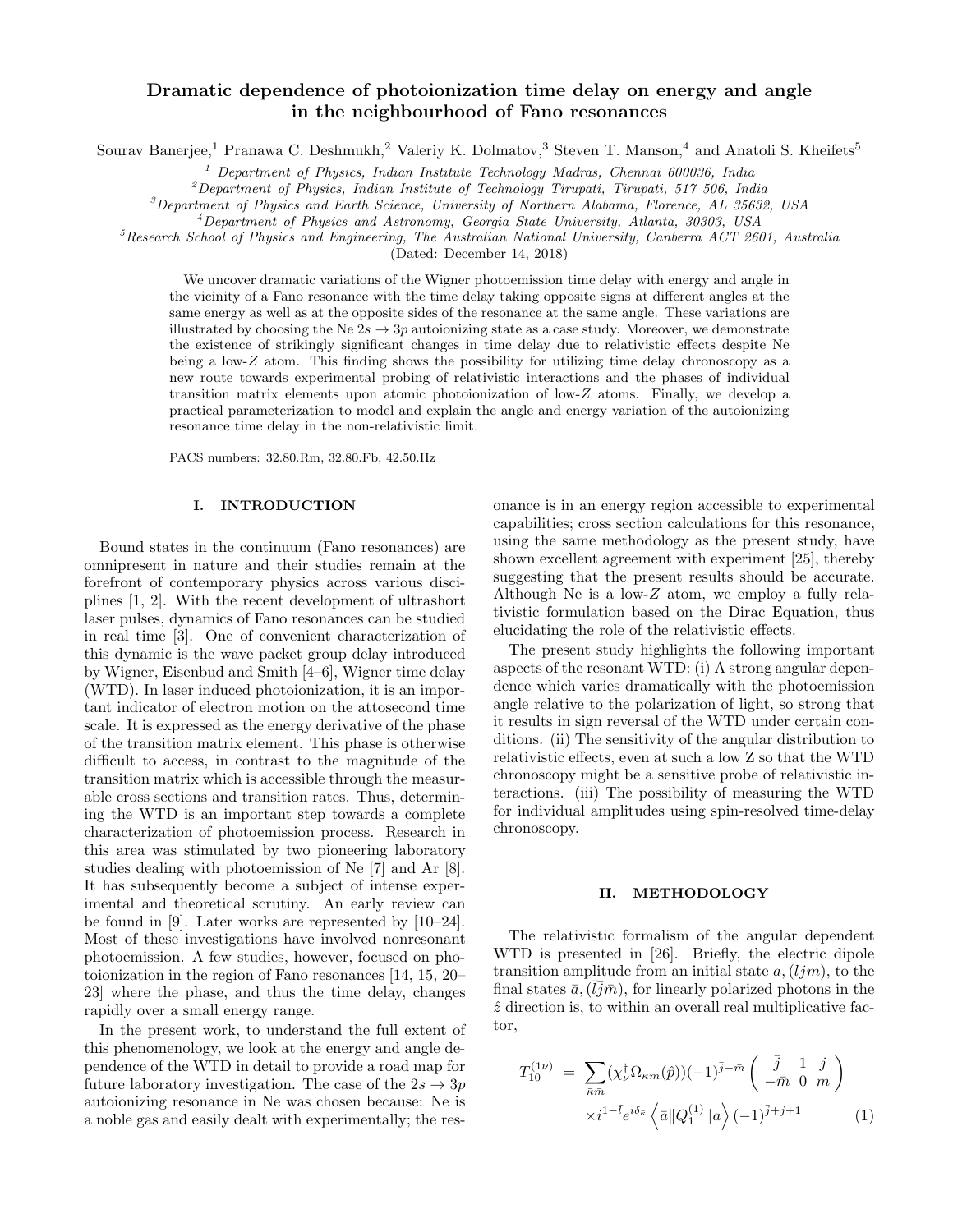Here  $\hat{p}$  is the photoelectron momentum direction,  $\delta_{\bar{\kappa}}$  is the phase of the continuum wave with  $\bar{\kappa} = \pm (\bar{j} + \frac{1}{2})$  for  $\bar{j} = (\bar{l} \pm \frac{1}{2})$ , and the spherical spinor is defined as

$$
\Omega_{\kappa m}(\hat{n}) = \sum_{\nu = \pm 1/2} C^{jm}_{l,m-\nu,1/2\nu} Y_{lm-\nu}(\hat{n}) \chi_{\nu} . \tag{2}
$$

Here  $\chi_{\nu}$  is a two-component spinor and C is a Clebsch-Gordan coefficient. We combine the reduced electric dipole matrix element  $\langle \bar{a} \| Q_1^{(1)} \| a \rangle$  defined in [26] with the phase factors and introduce

$$
D_{lj\to\bar{l}\bar{j}} = i^{1-\bar{l}} e^{i\delta_{\bar{\kappa}}} \left\langle \bar{a} \| Q_1^{(1)} \| a \right\rangle , \qquad (3)
$$

which absorbs all of the complex part of the amplitude except for the spherical harmonics.

Present study deals with the photoionization from the outer p-subshell of neon. Transition amplitudes for the six possible transitions from the spin orbit split np states are tabulated in [26]; the two amplitudes for the  $2p_{1/2}$ initial state are:

$$
[T_{10}^{1+}]_{2p_{1/2}}^{m=\frac{1}{2}} = \frac{Y_{20}}{\sqrt{15}} D_{2p_{1/2} \to \epsilon d_{3/2}} + \frac{Y_{00}}{\sqrt{6}} D_{2p_{1/2} \to \epsilon s_{1/2}}(4)
$$
  

$$
[T_{10}^{1-}]_{2p_{1/2}}^{m=\frac{1}{2}} = -\frac{Y_{21}}{\sqrt{10}} D_{2p_{1/2} \to \epsilon d_{3/2}} \tag{5}
$$

These expressions are invariant to the simultaneous sign inversion of the spin and angular momentum projections. Each amplitude is associated with its own WTD defined as

$$
\tau_{2p_j}^{\nu m} = \frac{d\eta}{dE} , \quad \eta = \tan^{-1} \left\{ \frac{\text{Im}[T_{10}^{1\nu}]_{2p_j}^m}{\text{Re}[T_{10}^{1\nu}]_{2p_j}^m} \right\} . \tag{6}
$$

The subshell time delay, averaged over the initial m projections and summed of the final spin of the photoelectron  $\nu$ , is given by the weighted sum,

$$
\bar{\tau}_{2p_j} = \sum_{\nu,m} \tau_{2p_j}^{\nu m} \left| [T_{10}^{1\nu}]_{2p_j}^m \right|^2 / \sum_{\nu,m} \left| [T_{10}^{1\nu}]_{2p_j}^m \right|^2. \tag{7}
$$

While the angular and spin parts of the photoionization amplitudes entering Eqs. (4-5) are fully factorized using Eqs.  $(1-2)$ , the radial parts Eq.  $(3)$  need to be determined numerically. In a nonresonant case, they are obtained using the relativistic-random-phase approximation (RRPA) [27, 28] which accounts for inter-shell correlations and relativistic effects. It also has the virtue of being gauge-invariant. The RRPA equations are obtained by linearizing the time dependent Dirac-Fock coupled integro-differential equations. Major electron correlations are included in this formalism via the timeforward and time-backward ring diagrams, along with the corresponding exchange terms. In the region of autoionization resonances, the RRPA is best used in conjunction with relativistic multichannel quantum defect

theory (RMQDT) [29, 30]. The RMQDT parameters, viz., the eigenphases or the quantum defects, the dipole eigenamplitudes, and the transformation matrix from the eigenchannels to the dissociation channels, vary rather slowly and smoothly over the small energy region covering the autoionizing series. In the present method, the RMQDT parameters are calculated using the RRPA at a few energies below, within and above the resonance region. Then, RRPA equations are solved for energies just below threshold where the autoionization converges, employing open-channel boundary conditions for the bound-to-bound transitions responsible for the resonances. The RMQDT method enables the reconstruction of the entire resonance spectrum using the procedure outlined in [29] and implemented in [30]. In the present calculation we consider 7 relativistic dipole transitions:  $2s_{1/2} \to np_{1/2}$ ,  $np_{3/2}$ ,  $2p_{1/2} \to \epsilon s_{1/2}$ ,  $\epsilon d_{3/2}$  and  $2p_{3/2} \rightarrow \epsilon s_{1/2}$ ,  $\epsilon d_{3/2}$ ,  $\epsilon d_{5/2}$ . First two channels from 2s represent excitation whereas others from 2p indicate ionization. The present calculations are entirely ab initio except that we have shifted the energies to reflect the experimental Ne 2s binding energy, rather than the theoretical Dirac-Fock (DF) energy.

## III. RESULTS AND DISCUSSION

The time delay for photoemission from the two relativistically-split subshells,  $2p_{1/2}$  and  $2p_{3/2}$ , in the region of the  $2s \rightarrow 3p$  resonance are studied separately. Since the behaviour of the time delay in these two cases is similar, we focus our attention on the simpler, the  $2p_{1/2}$ . Note that the angular dependence results from the only terms in the amplitudes that depend upon angle, the spherical harmonics. Since the time delay is the energy derivative of the phase, if the amplitude consists of but a single term, the delay is clearly independent of angle. Hoewever, if there is more than one term, with differing spherical harmonics in the amplitude, then there is an angular dependence because the phases of the individual terms are weighted by the differing spherical harmonics. The key features of the phase and time delay are illustrated in Fig. 1.

As expected, from the above discussion, the transition to the final state with photoelectron spin in the positive  $\hat{z}$  direction, denoted by the spin plus superscript, Eq. (4), yields phases and time delays that are angle-dependent, while the transition to the minus spin state, Eq. (5), results in an isotropic phase and time delay. More importantly, the plus phases for various angles are very significantly different from each other, leading to dramatic differences in the angular distribution of time delay seen in the upper right panel of Fig. 1. The time delay at a given photoemission angle can be positive or negative, depending upon the energy. Furthermore, at a given energy, the time delay can be positive or negative, depending upon the angle. The excursions of the time delay are very large, with positive delays up to 0.2 ps and negative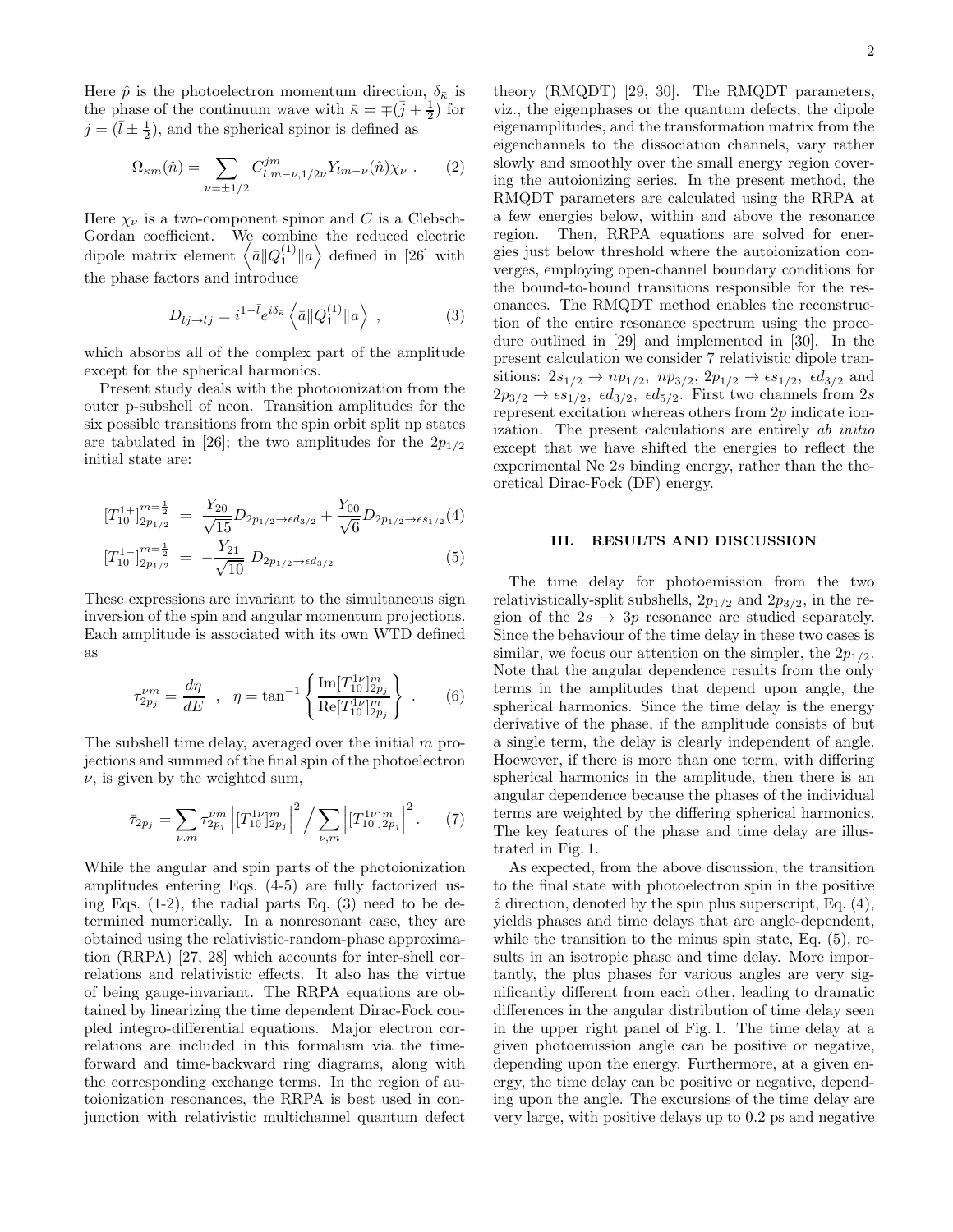3



FIG. 1: (Color online) Phases in radians (left) and associated time delays in ps (right) for the Ne  $2p_{1/2}$  amplitudes of Eq. (4) (top) and Eq. (5) (bottom)

delays down to -0.4 ps. This contrasts with nonresonant time delays which are at the attosecond level. Thus, the time delays in the resonance region are about five orders of magnitude larger than nonresonant delays [10–13, 16– 19]; they are also considerably larger than the delays in the vicinity of a similar resonance in Ar [23].

For the spin minus state, Eq. (5), different phenomenology is evident from Fig. 1, since the phase and time delay are isotropic. However, the phase changes rather sharply, as a function of energy, leading to a time delay which maximizes at about 2 ps; in the context of attosecond time delay, this is 2,000,000 as. Since the amplitude for this transition, Eq. (5), consists of a single term, the phase and time delay are simply characteristic of the complex  $2p_{1/2} \rightarrow \epsilon d_{3/2}$  matrix element. The transition to the spin plus final state, Eq. (4), is more complicated since it is a linear combination of the  $2p_{1/2} \rightarrow \epsilon d_{3/2}$  and  $2p_{1/2} \rightarrow \epsilon s_{1/2}$  matrix elements. Since part of the coefficient of the  $2p_{1/2} \rightarrow \epsilon s_{1/2}$  matrix element is the spherical harmonic  $Y_{00}$ , which is constant and never vanishes, the  $2p_{1/2} \rightarrow \epsilon s_{1/2}$  matrix element is present for all angles. Thus, even though the magnitude of the  $2p_{1/2} \rightarrow \epsilon d_{3/2}$  matrix element is generally significantly larger than  $2p_{1/2} \rightarrow \epsilon s_{1/2}$ , the latter contributes at all angles, which makes the phase of the transition to the plus spin state, Eq. (4), rather different from the minus state, Eq. (5), especially insofar as the rapid rise of the phase is concerned. On the other hand, the coefficient of the  $2p_{1/2} \rightarrow \epsilon d_{3/2}$  matrix element in Eq. (4)

contains  $Y_{20}$  which vanishes at the so-called magic angle [31], about 54<sup>°</sup>, where only the  $2p_{1/2} \rightarrow \epsilon s_{1/2}$  matrix element contributes to the transition amplitude. Thus, at 60◦ , quite close to the magic angle, the coefficient is small and the  $2p_{1/2} \rightarrow \epsilon s_{1/2}$  matrix element dominates, leading to an angular dependence of the phase and time delay for the plus transition which are different from the other angles shown in Fig. 1. It is clear, then, that spin-polarized time delay measurements of the spin plus transition at the magic angle, and the spin minus transition at any angle, would result in the experimental determination of the phases (and time delays) of the individual matrix elements. Obtaining the magnitudes and the phases of transition matrix elements is the ultimate goal of experimental physics; the magnitudes obtained from cross sections, and the phases obtained by spin-resolved measurements as explained above. And such spin-polarized measurements are essentially a reality at present [32, 33].

The situation remains of interest even if the photoelectron spin is not resolved, and the time delay is the weighted average, Eq. (7). This averaged time delay, shown for  $2p_{1/2}$  in Fig. 2, shows that some of the variation of the time delay with energy and angle, seen in Fig. 1, is diminished owing to the averaging. The angular dependence is similar to the positive spin channel alone because the magnitudes of the amplitudes of Eq. (4) are generally significantly larger than Eq. (5) owing to angular momentum factors. That this is not always true is evident in the time delay at 60◦ , where the averaged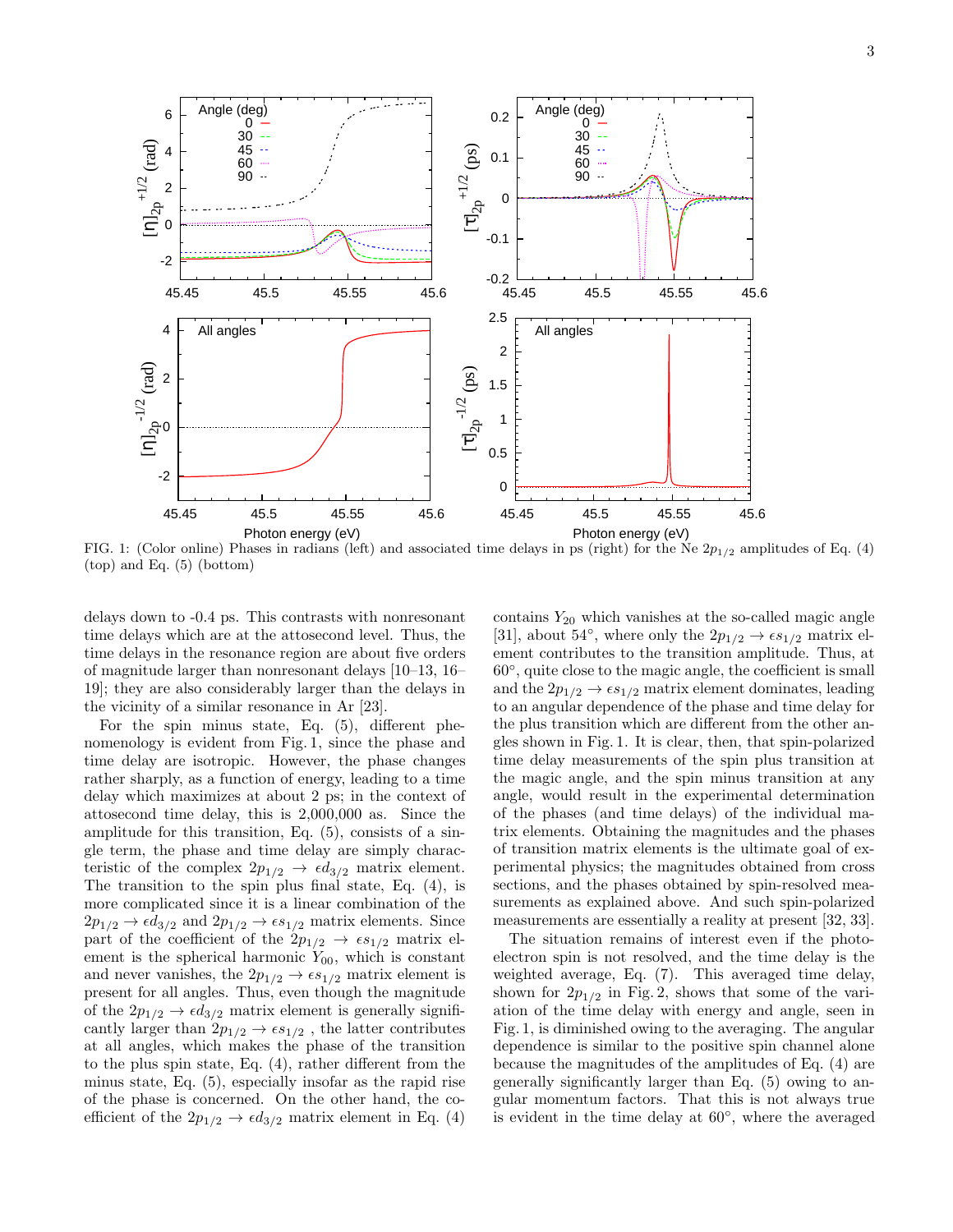

FIG. 2: (Color online) Average time delay, Eq. (7), for the photoemission from the  $2p_{1/2}$  subshell of Ne in the vicinity of the  $2s \rightarrow 3p$  autoionizing resonance.

results of Fig. 2, are rather different than those shown in the upper right panel of Fig. 1; the deep minimum has entirely vanished. In other words, some of the physics is lost in taking the average.



FIG. 3: (Color online) Averaged time delays for the photoemission from the  $2p_{1/2}$  and  $2p_{3/2}$  subshells of Ne in the vicinity of the  $2s \rightarrow 3p$  autoionizing resonance.

Similar considerations apply to photoemission time delay from the  $2p_{3/2}$  subshell, but the analysis is more complicated because there are four amplitudes in this case [26]. However, comparing  $2p_{1/2}$  with the  $2p_{3/2}$  reveals role of relativistic interactions; this comparison is shown in Fig. 3 where relativity is indeed seen to affect the results, even at such a low Z and so small an energy. From Fig. 3, near the maxima and minima at certain angles, differences of the order of 40% are in evidence. Note also that at  $90^{\circ}$ , the  $2p_{3/2}$  time delay maximizes at a value significantly larger than  $2p_{1/2}$ , while at  $0^{\circ}$ , the maximum magnitude of the time delay (negative, in this case) is rather larger for  $2p_{1/2}$ . This indicates that small as they are, relativistic interactions play an important role (changes in magnitudes) and a subtle one (changes in which subshell has the larger time delay).

Finally, the average 2p time delay is considered; this



FIG. 4: (Color online) Average time delay for photoemission from the unresolved 2p subshell of Ne in the vicinity of the  $2s \rightarrow 3p$  autoionizing resonance. Top: RRPA+RMQDT calculation, bottom: analytical model, Eq. (8).

is simply the average of  $2p_{1/2}$  and  $2p_{3/2}$  average time delays, weighted by their respective differential cross sections in the same manner as Eq. (7), and is shown on the top panel of Fig. 4. The results are very similar to the time delays depicted in Fig. 3. Of interest is that, despite an average over averages, the dramatic variation of time delay with energy and angle across the resonance remains, so that experimental investigation, even without energy resolution of the two spin-orbit-split subshells or spin-resolution of the photoelectrons, would still be quite fruitful.

This variation can be understood from a simple analytical model. We parameterize the amplitudes  $T_a$  of the strong  $2p \rightarrow \epsilon d$  channel and  $T_b$  of the weak  $2p \rightarrow \epsilon s$ channel near the resonance as

$$
T_a = D_a \left[ 1 + \rho \frac{q - i}{\epsilon + i} \right] , \quad T_b = D_b \left[ 1 - \rho \frac{q - i}{\epsilon + i} \right] \quad (8)
$$

with Fano parameters  $\rho^2 = 0.7$ ,  $q = -1.6$ , and  $\epsilon =$  $(\omega - \omega_0)/(\Gamma/2)$ ,  $\omega_0 = 45.55$  eV,  $\Gamma = 0.013$  eV from [34]. The nonresonant ampltiudes  $D_a, D_b$ , are taken from non-relativistic RPAE calculations. For truly practical parameterizations, these amplitudes and phases can be deduced from the measurable nonresonant 2p photoionization cross section and angular anisotropy  $\beta$  parameter.

The resonant amplitudes, presented in Fig. 5, are analogous to amplitudes for the  $3s \rightarrow 4p$  autoionizing resonance in Ar shown in Fig. 7 of [23]. Outside the res-